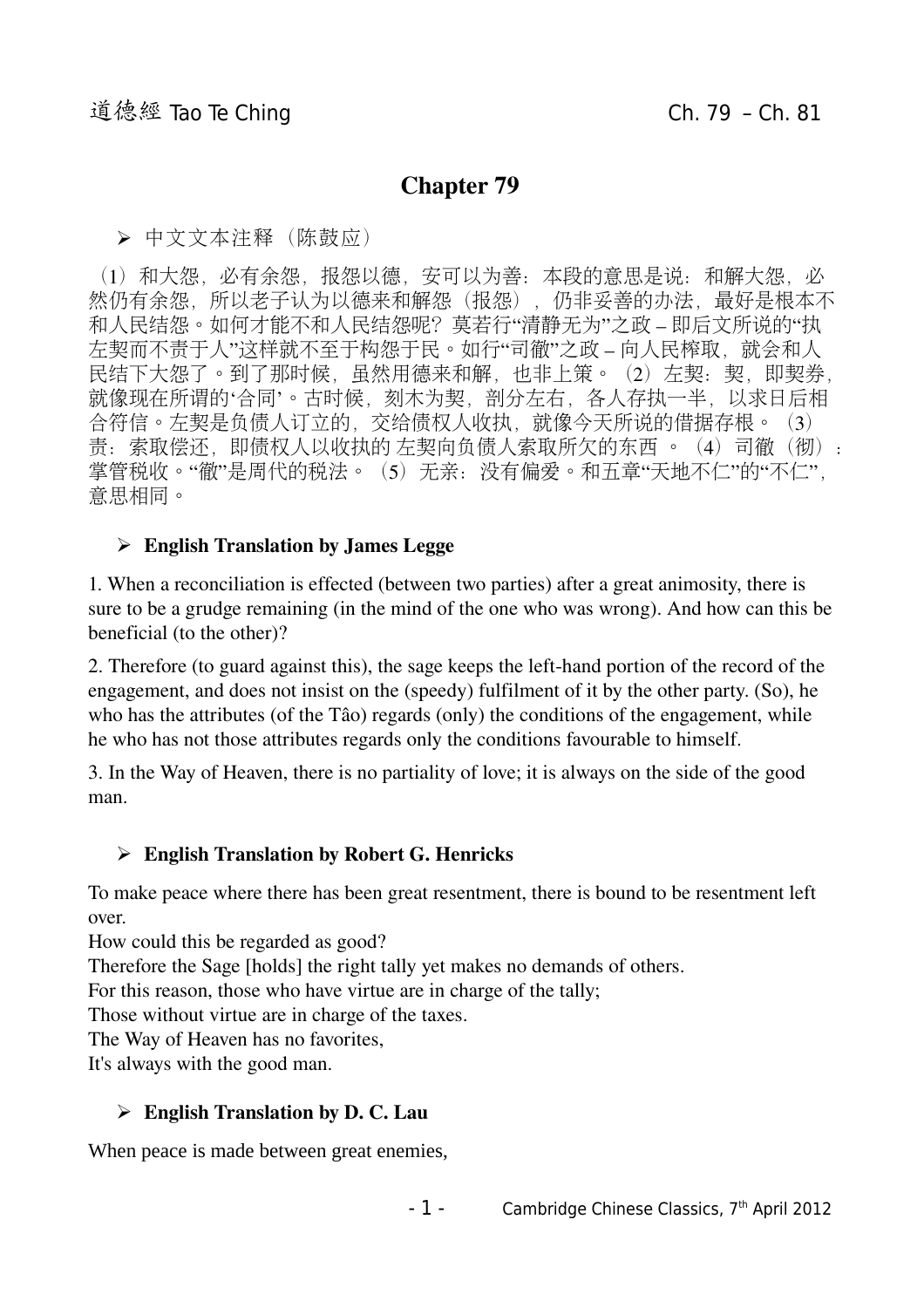# 道德經 Tao Te Ching Change Change Ching Ch. 79 – Ch. 81

Some enmity is bound to remain undispelled. How can this be considered perfect?

Therefore the sage takes the left-hand tally, but exacts no payment from the people. The man of virtue takes charge of the tally; The man of no virtue takes charge of exaction.

It is the way of heaven to show no favoritism. It is for ever on the side of the good man.

# Chapter 80

➢ 中文文本注释(陈鼓应)

(1)小国寡民:这是老子在古代农村社会基础上所理想化的民间生活情景。(2)什 伯之器:各种各色的器具。(3)重死:畏死,即不轻易冒生命的危险。

## $\triangleright$  English Translation by James Legge

1. In a little state with a small population, I would so order it, that, though there were individuals with the abilities of ten or a hundred men, there should be no employment of them; I would make the people, while looking on death as a grievous thing, yet not remove elsewhere (to avoid it).

2. Though they had boats and carriages, they should have no occasion to ride in them; though they had buff coats and sharp weapons, they should have no occasion to don or use them.

3. I would make the people return to the use of knotted cords (instead of the written characters).

4. They should think their (coarse) food sweet; their (plain) clothes beautiful; their (poor) dwellings places of rest; and their common (simple) ways sources of enjoyment.

5. There should be a neighbouring state within sight, and the voices of the fowls and dogs should be heard all the way from it to us, but I would make the people to old age, even to death, not have any intercourse with it.

## ➢ English Translation by Robert G. Henricks

Let the country be small and people few—

Bring it about that there are weapons for "tens" and "hundreds," yet let no one use them; Have the people regard death gravely and put migrating far from their minds.

Though they might have boats and carriages, no one will ride them;

Though they might have armor and spears, no one will display them.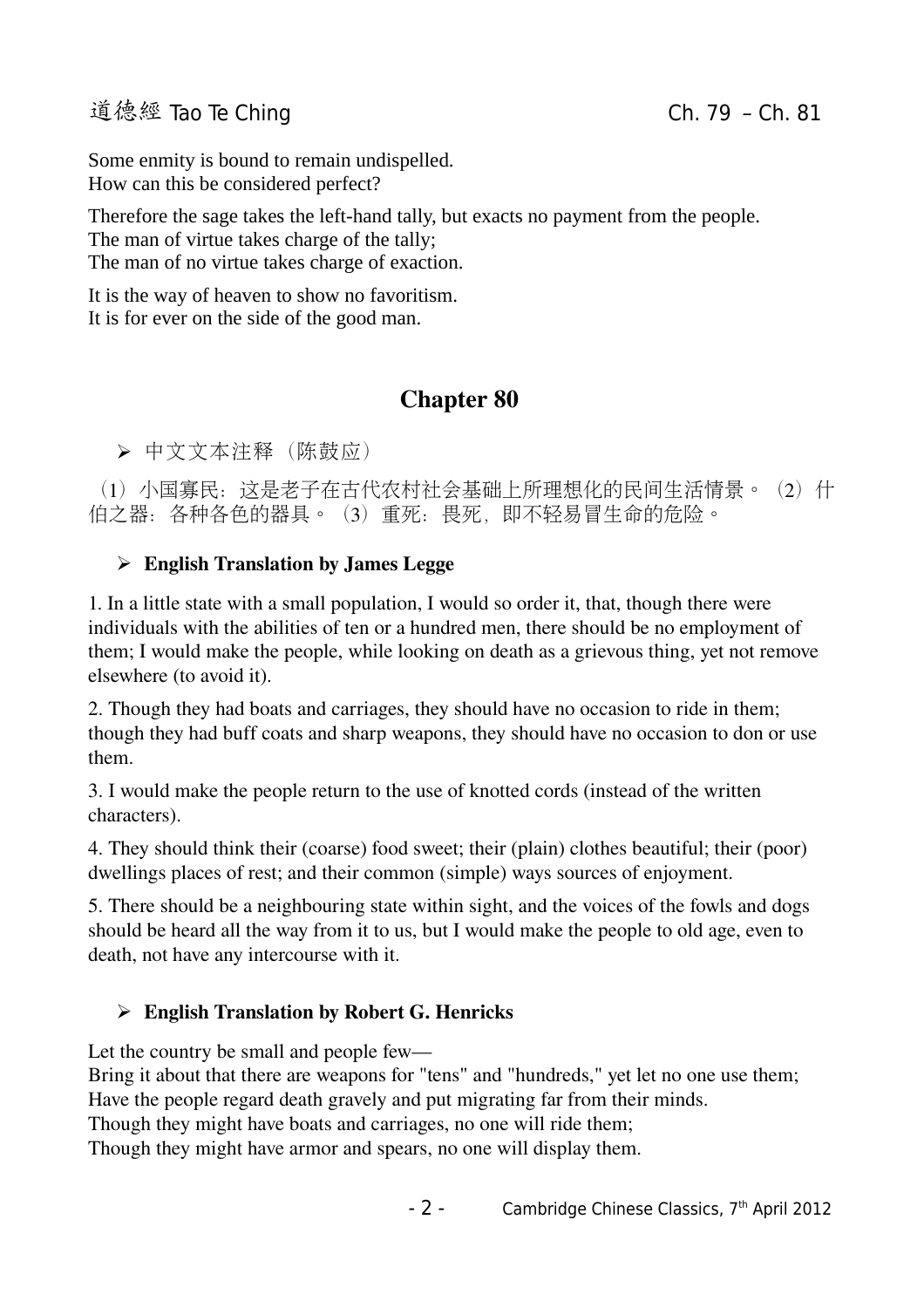# 道德經 Tao Te Ching Change Change Ching Ch. 79 – Ch. 81

Have the people return to knotting cords and using them.

They will relish their food,

Regard their clothing as beautiful,

Delight in their customs,

And feel safe and secure in their homes.

Neighboring states might overlook one another,

And the sounds of chickens and dogs might be overheard,

Yet the people will arrive at old age and death with no comings and goings between them.

#### $\triangleright$  English Translation by D. C. Lau

Reduce the size of the population and the state.

Ensure that even though the people have tools of war for a troop or a battalion they will not use them;

And also that they will be reluctant to move to distant places because they look on death as no light matter.

Even when they have ships and carts, they will have no use for them;

And even when they have armor and weapons, they will have no occasion to make a show of them.

Bring it about that the people will return to the use of the knotted rope,

Will find relish in their food

And beauty in their clothes,

Will be content in their abode

And happy in the way they live.

Though adjoining states are within sight of one another,

And the sound of dogs barking and cocks crowing in one state can be heard in another, yet the people of one state will grow old and die without having had any dealings with those of another.

# Chapter 81

➢ 中文文本注释(陈鼓应)

(1) 信言不美, 美言不信: "信言", 真话, 由衷之言。美言, 华美之言, 乃巧言。 (2)善者:可以解释为良善的人,也可以解释为善于言的人。

### ➢ English Translation by James Legge

1. Sincere words are not fine; fine words are not sincere. Those who are skilled (in the Tâo) do not dispute (about it); the disputatious are not skilled in it. Those who know (the Tâo) are

 $-$  3 - Cambridge Chinese Classics,  $7<sup>th</sup>$  April 2012